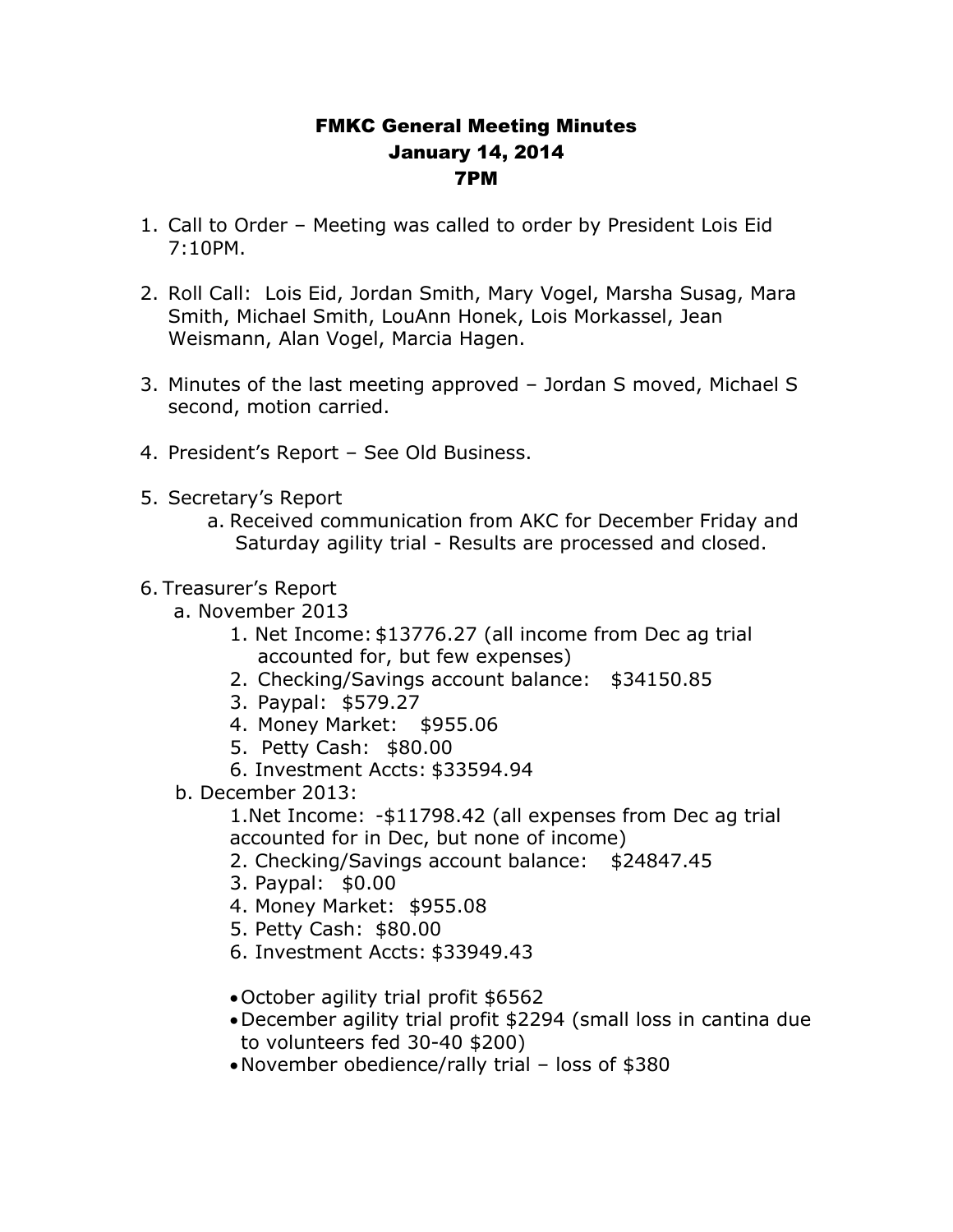(We now have our own electric meter and won't have estimates.)

- 7. Committees' Reports
	- a. February RRNDOC Agility Trial— Kathy Humphreys is judge. Entries are unknown.
	- b. March Agility Trial LouAnn H. has her committee in place. She discussed her theme for the trial. Jill Roberts is the judge. LouAnn will be in contact with the judge. 10AM on Friday, 8AM on Saturday, 8AM on Sunday for starting times. March trial is in Expo Building.
	- c. April Obedience Trial Marcia H Start putting group together. Have judges for that trial – Lynn Tamms and David Mauer.
	- d. May Agility Trial Not present Lisa H and Orange. Karl Blakely (RRNDOC), Mary Mullen are judges.
	- e. October Agility Trial LouAnn is chair. Peter Liu is the judge.
	- f. November Obedience Trial Kris A is chair. Barb Selton is one of the judges
	- g. December Agility Trial Lisa Braun is chair.
	- h. Membership—LouAnn H reported on membership we have 45 members.
	- i. Kitchen Committee (Mary and Marsha) Coffee maker and moving kitchen for events in Schollander. Marsha and Mary are going to form a kitchen/mach committee. Discussion on moving back and forth and how to be more efficient, work on menus. Mary will be looking for volunteers to be on the committee.
- 8. Old Business
	- a. Floor Cleaner has been sold for \$2000.00.
	- b. Lights and Heating update Lois ordered the light bulbs sits up in the fixture. The cost was less than the original estimate (\$1372). Estimated savings \$72.27 per bulb x 23 = \$1,662.20 savings in electrical per year. Should last 15,000 hours. We have 5 functioning heaters. Not fixing any of the other ones and bring in gas heaters in spring - \$1200 for our portion.
	- c. Look into Conex Box and getting concrete poured. Get this done before the time of the fair. Storage rooms are not enough room before the fair. Certified water proof. Looking for ideas for the crate tables – currently they always need to be disassembled.